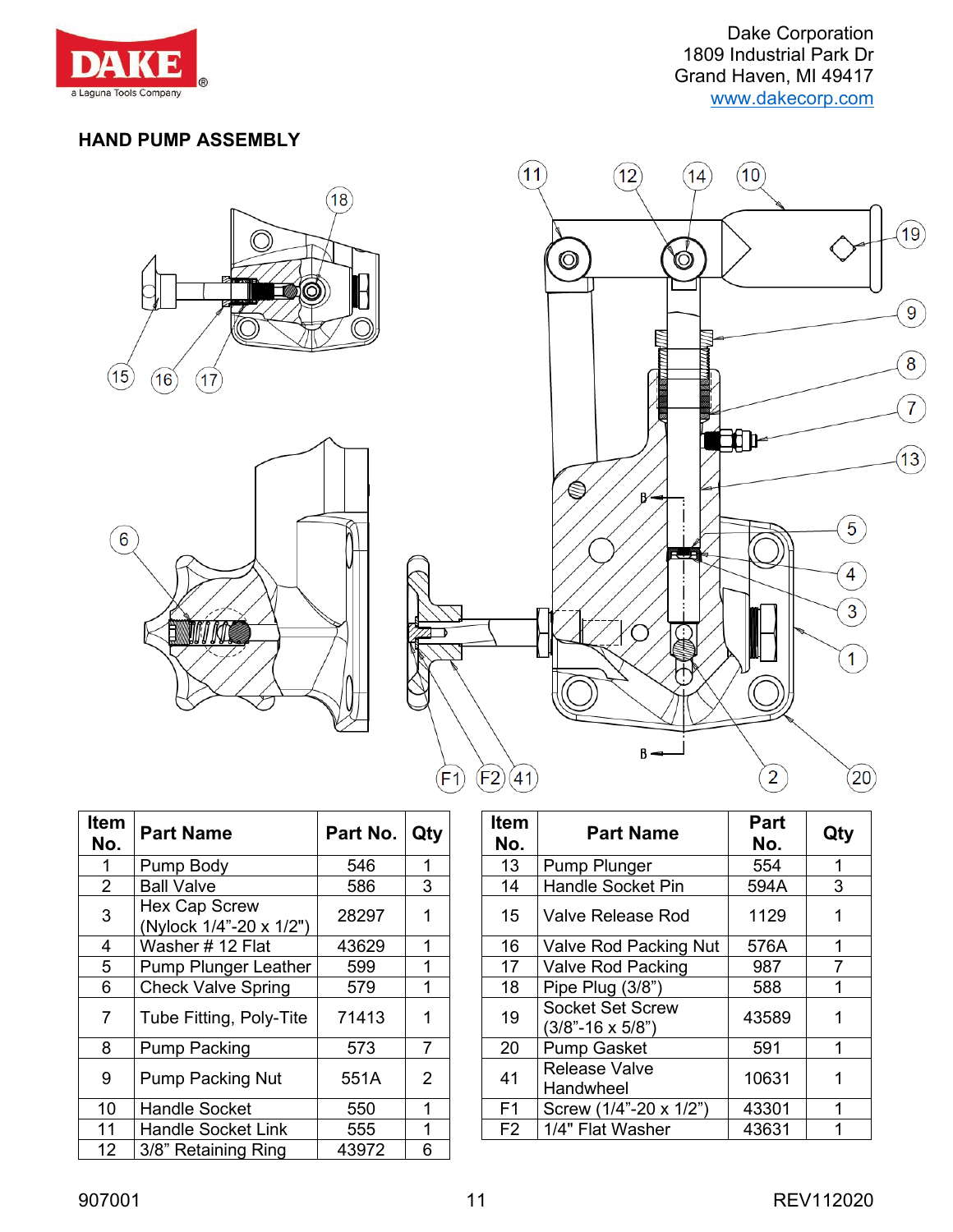

#### **WORKHEAD ASSEMBLY**



| <b>Item</b><br>No. | <b>Part Name</b>                                | Part<br>No. | Qty |
|--------------------|-------------------------------------------------|-------------|-----|
| 21                 | <b>Cylinder Gasket</b>                          | 998         | 1   |
| 22                 | Cylinder                                        | 960         | 1   |
| 23                 | <b>Piston Leather</b><br>(Serial No. < 192522)  | 969         | 1   |
| 23A                | Packing Ring<br>(Serial No. >192523)            | 17976       | 1   |
| 24                 | <b>Piston Assembly</b><br>(Serial No. < 192522) | 701800      | 1   |
| 24A                | <b>Piston Assembly</b><br>(Serial No. > 192523) | 716221      | 1   |
| 24A                | Piston                                          | 964         | 1   |
| 26                 | Ram Spring                                      | 968         | 1   |
| 27                 | Pipe Plug (1/2" NPTF)                           | 596         | 1   |
| 28                 | <b>Pipe Fitting Street</b><br>Elbow (1/2")      | 45388       | 1   |
| 29                 | 1/8" Pipe Plug                                  | 589         | 1   |
| 30                 | Oil Seal                                        | 999         | 1   |

| <b>Item</b><br>No. | <b>Part Name</b>                                                                                 | Part<br>No. | Qty            |
|--------------------|--------------------------------------------------------------------------------------------------|-------------|----------------|
| 31                 | <b>Piston Bumper</b>                                                                             | 996         | 1              |
| 32                 | Clamp Ring                                                                                       | 982         | $\overline{2}$ |
| 33                 | <b>Screw Handwheel</b><br>Assembly                                                               | 716682      | 1              |
| 33A                | Hub, Handwheel                                                                                   | 86536P      |                |
| 33B                | Handle                                                                                           | 86556P      |                |
| 33C                | Pin, Spiral or Roll                                                                              | 74923       |                |
| 34                 | <b>Screw</b>                                                                                     | 971         | 1              |
| 35                 | <b>Screw Nose</b>                                                                                | 986         | 1              |
| 35A                | *If needed -<br><b>Thumb Screw</b><br>$(1/4$ "-20 x 3/4")                                        | 43618       |                |
| 36                 | Reservoir                                                                                        | 963         | 1              |
| FA <sub>3</sub>    | <b>Air Vent Tube</b><br>$(1/4" \times 3")$                                                       | 632         | 1              |
| FA4                | Pipe Plug (1/4") NPTF                                                                            | 1567        | 1              |
| FA <sub>5</sub>    | Hex Nut (3/8"-16)                                                                                | 43912       | $\overline{2}$ |
| FA <sub>6</sub>    | <b>Hex Cap Screw</b><br>$(2-3/4 \times 3/8" - 16)$                                               | 43335       | 2              |
| N/A                | Repair Kit - Cylinder &<br><b>Hand Pump Assembly</b><br>(Items: 5, 8, 17, 20, 21,<br>23, 30, 31) | 701290      |                |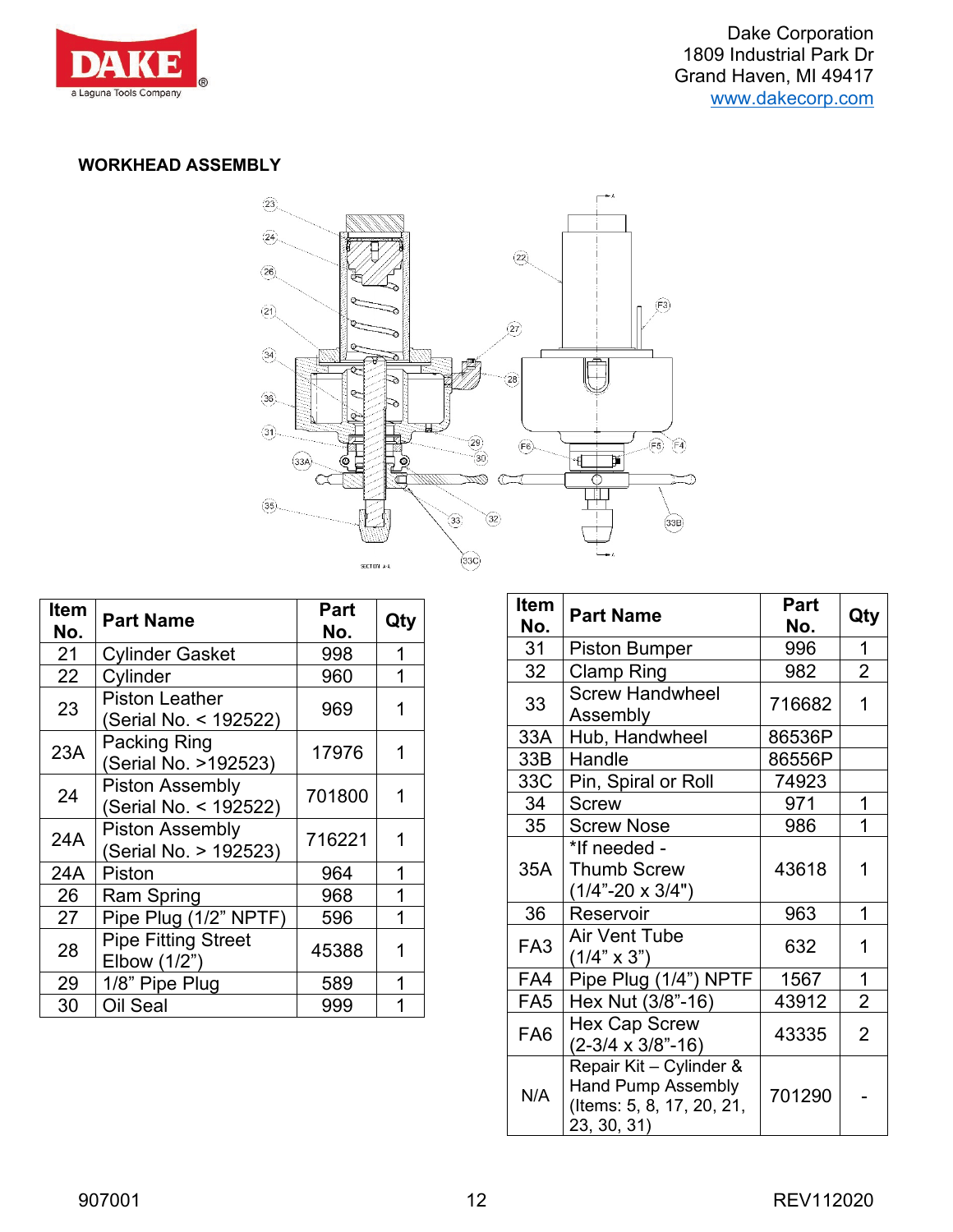



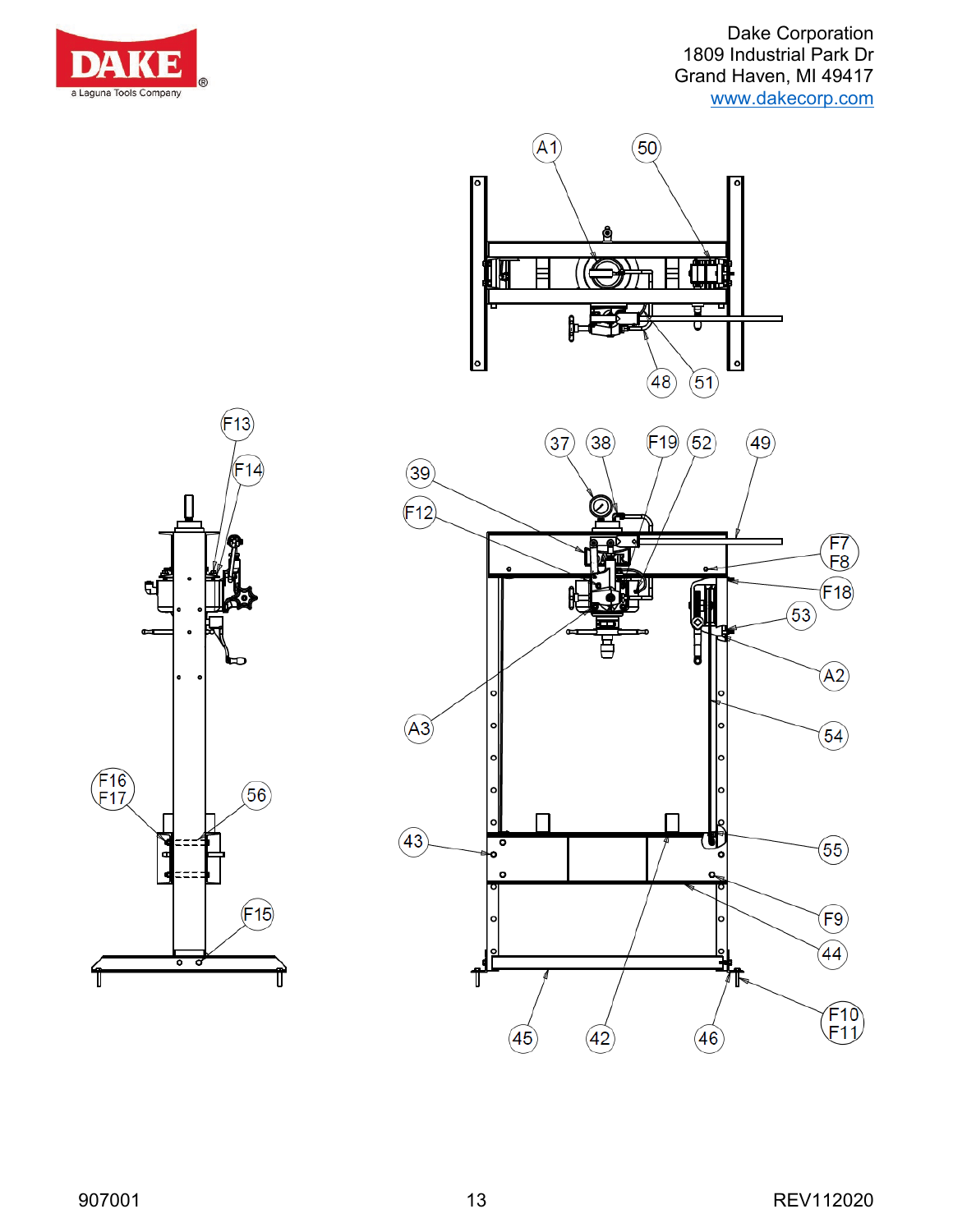

Dake Corporation 1809 Industrial Park Dr Grand Haven, MI 49417 [www.dakecorp.com](http://www.dakecorp.com/)

#### **GENERAL ASSEMBLY PARTS LIST**

| Item<br>No. | <b>Part Name</b>                        | Part No. | Qty            | <b>Item</b><br>No. | <b>Part Name</b>                                         | Part No. | Qty                     |
|-------------|-----------------------------------------|----------|----------------|--------------------|----------------------------------------------------------|----------|-------------------------|
| 37          | <b>Hand Gauge</b>                       | 71265    | 1              | 56                 | <b>Table Spacer</b>                                      | 86487    | 4                       |
| 37          | <b>Special Bushing</b>                  | 81384    | $\overline{1}$ | F7                 | Screw (3/8"-16 x 6")                                     | 43341    | $\overline{2}$          |
| 38          | Tube Fitting (37°)                      | 1252     | 1              | F <sub>8</sub>     | Lock Washer (3/8")                                       | 43645    | $\overline{2}$          |
| 39          | Dake Nameplate                          | 81002    | $\mathbf{1}$   | F <sub>9</sub>     | Hex Nut (1/2"-13)                                        | 43916    | 8                       |
| 41          | <b>Release Valve</b><br>Handwheel       | 10631    | 1              | F <sub>10</sub>    | Lag Screw<br>$(1/2" - 2 \times 2 - 1/2")$                | 72355    | $\overline{4}$          |
| 42          | <b>Table Plate</b>                      | 966      | $\overline{2}$ | F11                | Washer (1/2")                                            | 43634    | $\overline{4}$          |
| 43          | <b>Table Pin</b>                        | 981      | 4              | F <sub>12</sub>    | Soc. Head Cap Screw<br>$(1/2" - 13 \times 3")$           | 24565    | $\mathbf 1$             |
| 44          | <b>Table Channel</b>                    | 701020   | $\overline{2}$ | F <sub>13</sub>    | <b>Hex Cap Screw</b><br>$(1/2$ "-13 x 1-3/4")            | 43350    | 4                       |
| 45          | Frame only                              | 700134   | $\mathbf{1}$   | F14                | <b>Channel Washer</b><br>Casting                         | 25H138P  | $\overline{2}$          |
| 46          | <b>Base Angle</b>                       | 978      | 2              | F <sub>15</sub>    | <b>Hex Cap Screw</b><br>$(1/2" - 13 \times 1 - 1/2")$    | 43349    | 4                       |
| 47          | <b>Tube Fitting</b><br>(3/8" NPTF, 37°) | 1251     | $\overline{2}$ | F <sub>16</sub>    | Lock Washer (1/2")                                       | 43647    | 8                       |
| 48          | <b>Tube Assembly</b>                    | 700133   | $\overline{1}$ | F17                | Bolt (1/2"-13 x 6x1/2")                                  | 79982    | $\overline{4}$          |
| 49          | Handle                                  | 218      | 1              | F <sub>18</sub>    | Hex Nut (3/8"-16)                                        | 43912    | $\overline{\mathbf{4}}$ |
| 50          | Pulley                                  | 602-25H  | $\overline{2}$ | F <sub>19</sub>    | <b>Socket Cap Screw</b><br>$(1/2" - 13 \times 1 - 1/4")$ | 43470    | 3                       |
| 51          | Plastic Tube (1/4")                     | 67761    | $\mathbf{1}$   | A <sub>1</sub>     | <b>Work head Assembly</b>                                | 907006-S | $\mathbf 1$             |
| 52          | Tube Fitting (1/8"<br>NPTF, Straight)   | 71413    | $\mathbf{1}$   | A2                 | <b>Table Hoist Assembly</b>                              | 700112-S | $\mathbf{1}$            |
| 53          | <b>Hoist Spacer</b>                     | 997      | $\overline{2}$ | A3                 | <b>Hand Pump Assembly</b>                                | 700887-S | $\mathbf 1$             |
| 54          | Cable                                   | 988      | $\mathbf{1}$   | N/A                | Tag - No oil in<br>reservoir                             | 79956    | $\mathbf 1$             |
| 55          | Cable Clamp                             | 583      | $\overline{4}$ | N/A                | $Label -$<br>Made in U.S.A.                              | 76936    | 1                       |